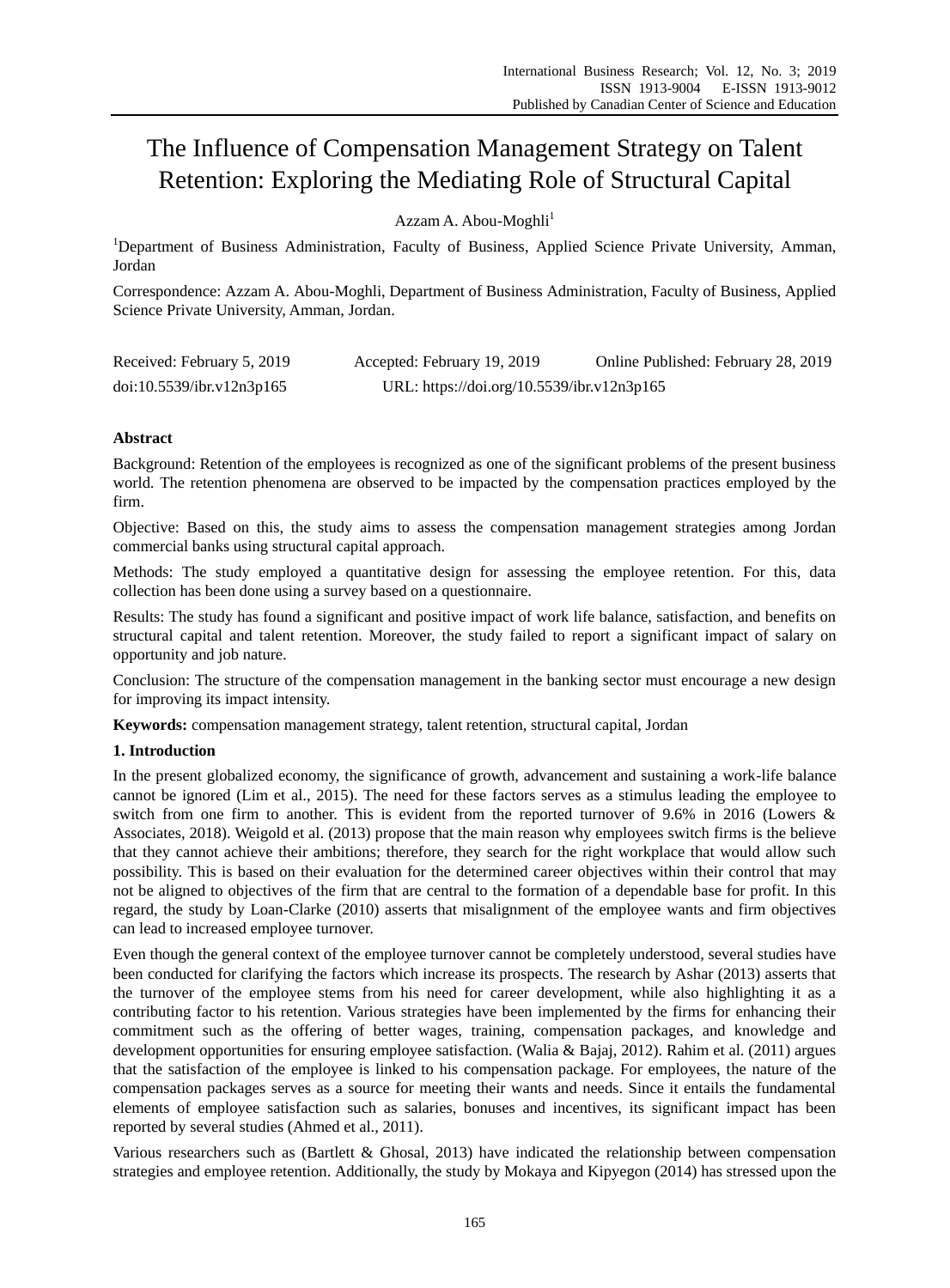firms to form a connection between employee personal effort and remuneration in order to improve its workforce productivity. The substantial increase in the stakeholder demand for transparency of the business practices has driven firms to adopting a new system for quantifying and reporting. This necessitates the incorporation of structural capital (Gogan et al., 2015). Moreover, innovative strategies towards compensation have also reported having a substantial impact on the firms' practices (Adeoye & Fields, 2014). Reflecting upon the economy inclination towards knowledge, the development of the structural capital serves as a catalyst for increasing employee's retention. The study by Guan et al. (2015) has emphasized the integration of the key learning aspects into its retention strategy for sustaining its top talent and sustaining its competitive edge in the competitive business environment. For maintaining the firm talented workforce, the integration of the intellectual capital using structural capital has been reported (Aramburu & S  $\hat{\alpha}$ nz, 2011). The concept of structural capital is inclusive of the firms' processes, practices, technologies, and information resource as well as intellectual property rights (Mertins et al., 2009). Given this, Aramburu, and Sáenz, (2011) highlights the significance of structural capital by reporting it as an agent which retains the structures, manuals, and training materials even when the employee is no longer associated with the firm. In other words, structural capital assimilates in knowledge and intangible assets, which stems from the firm processes and incorporates efficiency, procedural innovativeness, and information accessibility. The use of these structures allow the employees to enhance their productive capacity. In addition to this, the study of Rahim et al. (2011) can be considered which has elucidated the effectiveness of the structural compensation strategy for improving business performance and strengthening the employee retention within the Malaysian firms. Given the dynamics of the innovative world, it is integral to have the capacity to imitate the dynamic capabilities, which can continually yield, expand, enhance and safeguard the firms' unique asset base.

The needs are further amplified in the context of the banking sector. The turnover of employees in the banking sector significantly thwarts its profitability prospects. With regard to the dynamic nature of the bank, the unstructured retention of the employees can substantially increase its volatility aspects (Yin-Fah et al., 2010). This makes it important for the leadership of banking sector to comprehensively understand the need to tie its profitability and growth prospects to not only employee remuneration but also to his career development (Gratton & Erickson, 2007). Samuel and Chipunza (2009) has argued that firms must offer their employee some rewards (intrinsic/extrinsic) along with career progression opportunities to ensure their loyalty, satisfaction, and increasing their retention prospects.

The movement of skilled workforce between different banks in Jordan has been reported in this sector, which affects negatively its effectiveness and performance. Therefore, the study attempts to assess the effect of compensation management on employee retention using structural capital as a mediating factor. The significance of this study lies in the fact that it highlights the unique significance of compensation with regard to employee retention in the Jordan commercial banking industries. Moreover, the retention aspect of an employee using the structural capital approach as a mediator has not been studied previously (Shahnawaz & Jafri, 2009). The study helps in evaluating the best retaining abilities of these bankers for overcoming constant mobility. Additionally, the results of the study are assumed to be valuable in devising decisions for improving employee's retention in Jordan banks.

#### **2. Conceptual Framework and Hypothesis Development**

It is very crucial for firms to face the challenges of employee retentions due to increasing competition in industry. Many firms face challenges in hiring skilled employees. Management and top-level executives spend their time, effort and money to retain key employees in a firm. In this context, Haider et al., (2015) examine practices of human resources management regarding employee retention in telecom sector. He reveals that compensation strategy and culture of a firm positively affect the relationship of employee retention in firms. According to Mabaso and Dlamini (2017) state, that compensation strategy of firms plays an energetic role in appealing, encouraging and retaining talented employees of the firm. It reassures effective employees to remain in contract the firm for long-term and serve the firm with their talented skills. Remuneration in the main foundation of this employee-employer relationship. It has a strong impact on employee's job satisfaction. In the light of Michael et al. (2016) study, he analyzed a substantial relationship among employee retention, his appreciation towards job, and satisfaction in environment and culture of a firm. He sustains that the more employee is rewarded by a firm, the longer he remains in a firm, being beneficial for the firm. It is further supported by Obeidat (2016) study that structural capital is an important factor in achieving goals for the firm to be successful. It deals with the structure of a firm, which deals with the innovations and mechanisms, being an important part of the firm resources. Thus, the firm who preserves a strong capital will implement a supportive culture where employees can try, learn and practice innovative things despite of loss or profits (Ismail, 2005).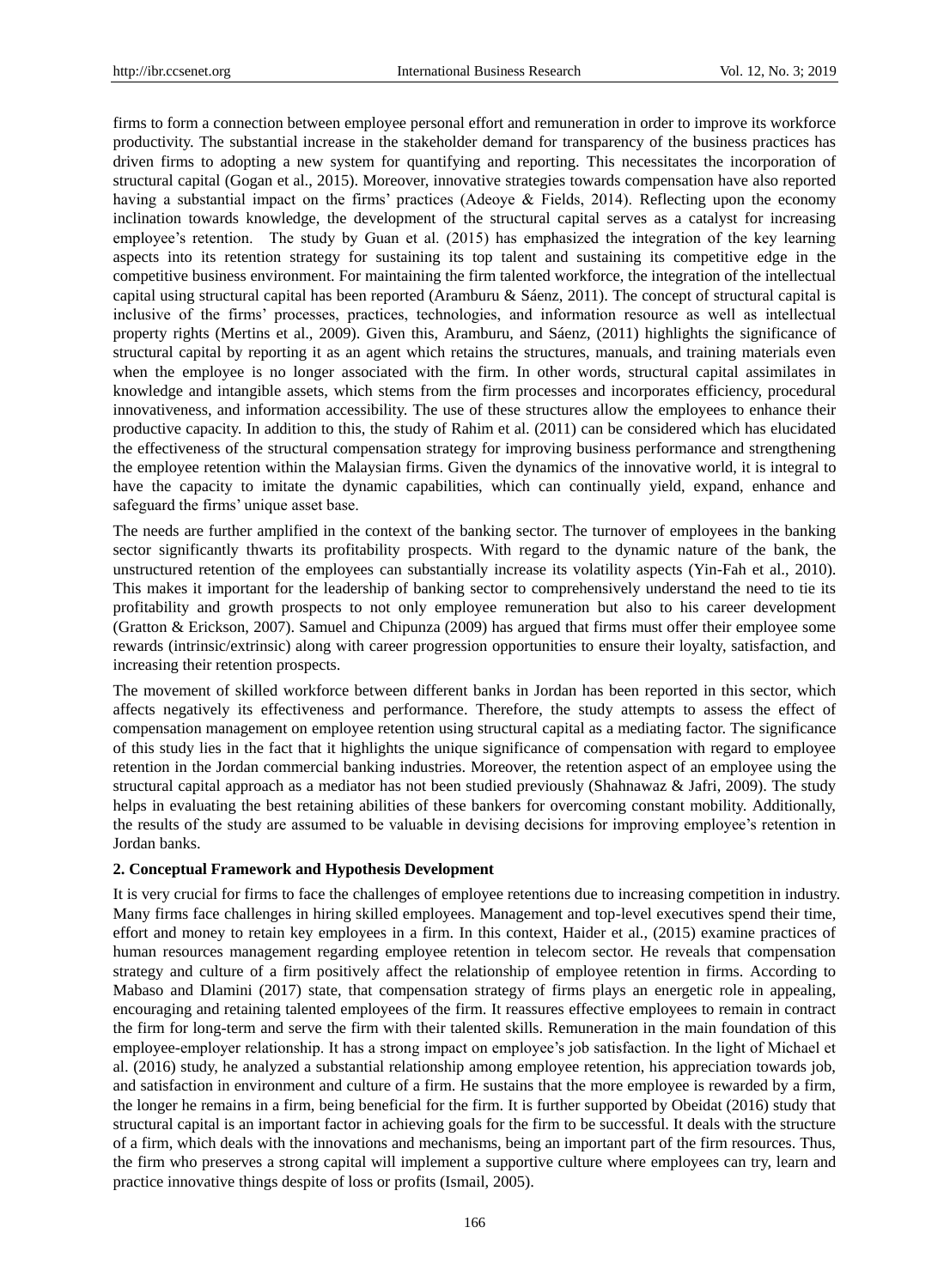Such practices of human resource management highly influence the performance of firm by affecting structural capital of a firm which are conceptualize as the valuable resources of the firm (Bode et al., 2015). On the other hand, many researchers assume structural capital as idol assets of the firm, which includes database, files, trademark and structures. Because when employees leave the firm, these assets remain with the firm. This is certainly true that structural capital and compensational strategies plays an important role in firm performances. Specialists of human resource management are always anticipated to reconsider companies' strategies and reward programs to guarantee and address employees' motivation and commitment towards the success of the firm. If satisfying job opportunities are offered, it is believed to in augmentation of employee retention. Many other strategies proposed by Mabaso and Dlamini (2017) includes employee rewards, cash incentives, medical and educational allowances, performance bonuses, employee benefit funds, new hiring and referral offers aids in reducing employee retention and makes it difficult for an employee to leave a firm. Based on the above literature review discussion the following conceptual framework and hypotheses are developed.

*H1a: there is positive and significant influence of work life balance on opportunities.*

*H2a: there is positive and significant influence of salary on opportunities.*

*H3a: there is positive and significant influence of satisfaction on opportunities.*

*H4a: there is positive and significant influence of benefits on opportunities.*

*H5a: there is positive and significant mediation influence of structural capital on opportunities.*

*H6a: there is positive and significant mediation influence of structural capital on job nature.*

*H7a: there is positive and significant influence of work life balance on job nature.*

*H8a: there is positive and significant influence of satisfaction on job nature.*

*H9a: there is positive and significant influence of salary on job nature.*

*H10a: there is positive and significant influence of benefits on job nature.*



Figure 1. Conceptual Framework

# **3. Methodology**

## *3.1 Study Design*

In the present study, the quantitative research design is employed. The selection of the particular design is based on its effectiveness for collecting and evaluating data (Polit & Beck, 2016). Moreover, its representation in the form of statistics makes its comprehension easy for the reader.

### *3.2 Study Population and Sample*

Since there are 13 commercial banks in Jordan, all of the banks were targeted; therefore, there was no need for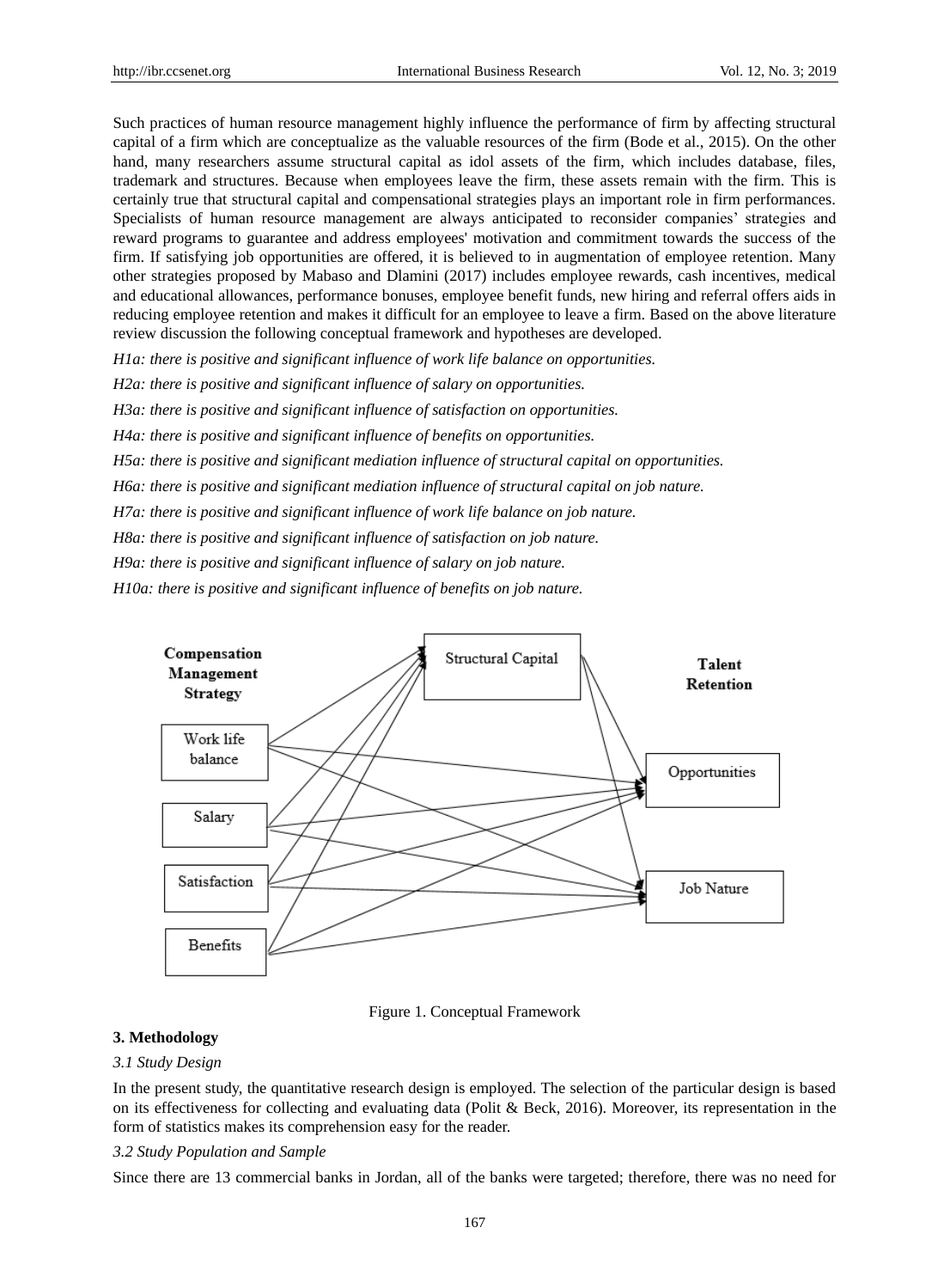sampling. The population determined for the study constitute of managers and supervisors employed at the top and middle management of banks in Jordan, because they are considered the most experienced respondents concerning the variables used in the study. A total of 367 questionnaires were distributed. Only 322 questionnaires were returned properly filled, yielding a response rate of 87%.

#### *3.3 Data Collection*

The study conducted a survey for collecting the data from the bankers. For this, it used a close-ended questionnaire. The instrument of the questionnaire was used as it allows gathering the data in an easy and speedy manner. The items on the questionnaire were categorized into four parts. The first part encompasses items which collect the demographic details of the managers and supervisors. While the second part focuses on compensation management which is further categorized into four subparts such as work-life balance, salary, satisfaction, and benefits. Whereas, the third part deals with structural capital which comprises of firm structure and social structure as its subcomponents. The last part in the questionnaire is focused on talent management which is further categorized into three parts such as development opportunities, and job nature. Each part in the questionnaire comprises of three items, which sums up to 24 items in the questionnaire. Moreover, a 3-point Likert scale is used where each item can be marked from 1 likely to 3 unlikely. The utilization of this scale makes it easy for the participant to respond to the particular item, as per their view.

#### *3.4 Data Analysis*

The study used IBM SPSS version 22.0 for analyzing the gathered data. path analysis and confirmatory factor analysis has been performed using structural equation modeling.

#### **4. Results**

Prior to the distribution of the questionnaire, the reliability of the items was assessed using the questionnaire. Table 1 exhibits the achieved value of the questionnaire items.

| <b>Variables</b>                 |                  | <b>Number of Items</b> |  |  |
|----------------------------------|------------------|------------------------|--|--|
| <b>Compensation Management</b>   |                  |                        |  |  |
| <b>Work-Life Balance</b>         |                  |                        |  |  |
|                                  | CMW1             | 0.776                  |  |  |
|                                  | CMW2             |                        |  |  |
|                                  | CMW3             |                        |  |  |
| <b>Salary</b>                    |                  |                        |  |  |
|                                  | CMS1             | 0.784                  |  |  |
|                                  | CMS <sub>2</sub> |                        |  |  |
|                                  | CMS3             |                        |  |  |
| <b>Satisfaction</b>              |                  |                        |  |  |
|                                  | CMSF1            | 0.742                  |  |  |
|                                  | CMSF2            |                        |  |  |
|                                  | CMSF3            |                        |  |  |
| <b>Benefits</b>                  |                  |                        |  |  |
|                                  | CMB1             | 0.875                  |  |  |
|                                  | CMB <sub>2</sub> |                        |  |  |
|                                  | CMB3             |                        |  |  |
| <b>Structural Capital</b>        |                  |                        |  |  |
| <b>Firm Structure</b>            |                  |                        |  |  |
|                                  | $\overline{OS1}$ | 0.894                  |  |  |
|                                  | OS <sub>2</sub>  |                        |  |  |
|                                  | OS3              |                        |  |  |
| <b>Social Structure</b>          |                  | 0.875                  |  |  |
|                                  | SS <sub>1</sub>  |                        |  |  |
|                                  | SS <sub>2</sub>  |                        |  |  |
|                                  | SS3              |                        |  |  |
| <b>Talent Management</b>         |                  |                        |  |  |
| <b>Development Opportunities</b> |                  |                        |  |  |
|                                  | $\overline{DO1}$ | 0.789                  |  |  |
|                                  | DO2              |                        |  |  |
|                                  | DO <sub>3</sub>  |                        |  |  |
| <b>Job Nature</b>                |                  |                        |  |  |
|                                  | J <sub>N1</sub>  | 0.987                  |  |  |
|                                  | JN2              |                        |  |  |
|                                  | JN3              |                        |  |  |

Table 1. Questionnaire Reliability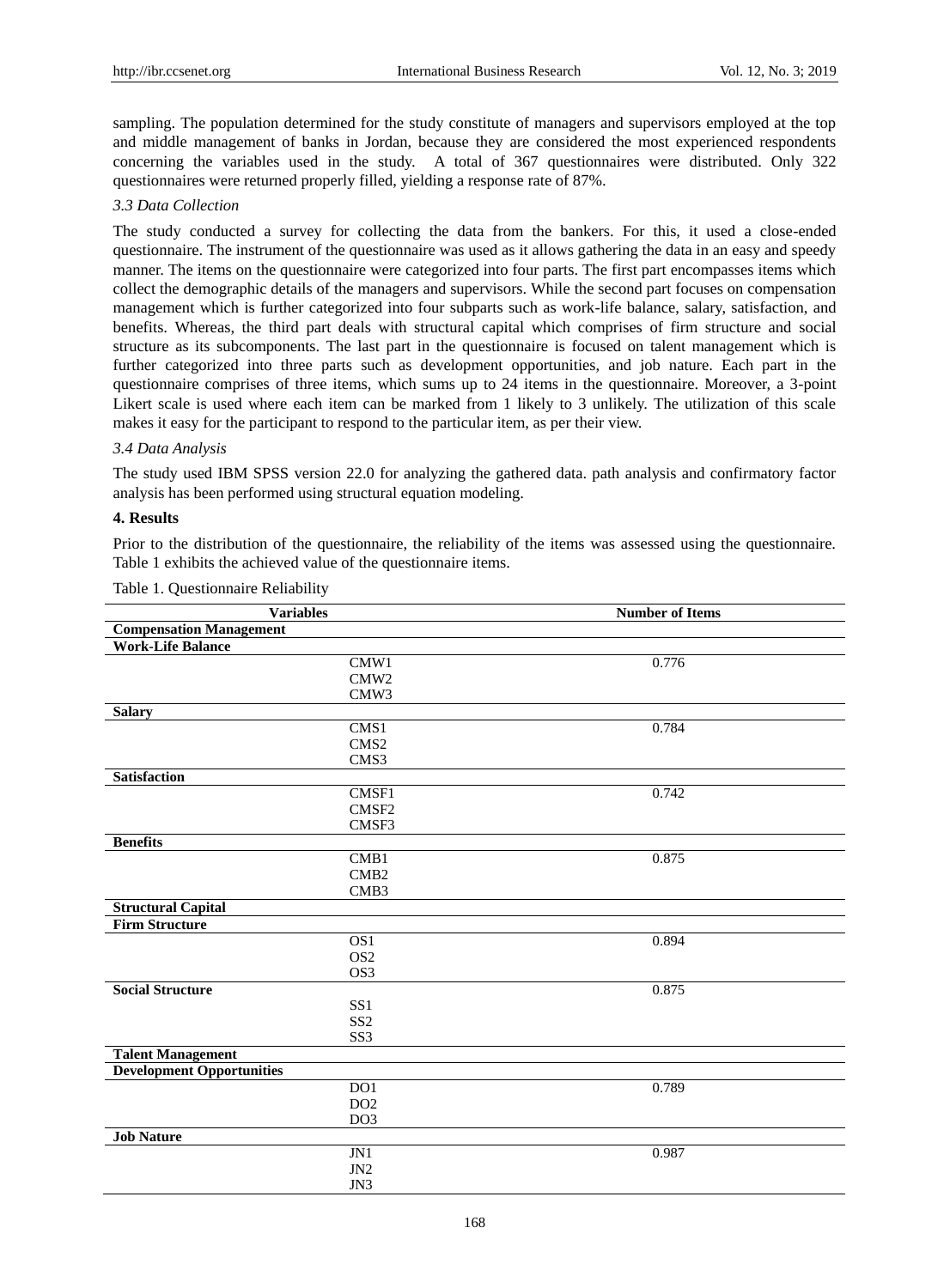Table 2 indicated factor loadings based on exploratory factor analysis, in which all values should be greater than 0.60 and the whole variance should to be greater than 60 percent. In the table below, all items have achieved higher values than the cutoff point of 0.60 for loading. The whole variance of the model was also 85 percent, indicating that exploratory factor analysis results were exact and satisfactory according to the recommended cutoff point.

| Table 2. Rotated Component Matrix |  |  |
|-----------------------------------|--|--|
|-----------------------------------|--|--|

|                  | Component |                |        |        |        |        |        |  |
|------------------|-----------|----------------|--------|--------|--------|--------|--------|--|
|                  |           | $\overline{2}$ | 3      | 4      | 5      | 6      | 7      |  |
| WB3              | .898      |                |        |        |        |        |        |  |
| WB <sub>2</sub>  | .889      |                |        |        |        |        |        |  |
| WB1              | .799      |                |        |        |        |        |        |  |
| <b>SAL1</b>      |           | .898           |        |        |        |        |        |  |
| SAL <sub>2</sub> |           | .854           |        |        |        |        |        |  |
| SAL3             |           | .862           |        |        |        |        |        |  |
| SAT <sub>2</sub> |           |                | .875   |        |        |        |        |  |
| SAT3             |           |                | .763   |        |        |        |        |  |
| SAT1             |           |                | .754   |        |        |        |        |  |
| BEN2             |           |                |        | .952   |        |        |        |  |
| <b>BEN3</b>      |           |                |        | .946   |        |        |        |  |
| SC2              |           |                |        |        | .786   |        |        |  |
| SC <sub>1</sub>  |           |                |        |        | .746   |        |        |  |
| SC <sub>3</sub>  |           |                |        |        | .689   |        |        |  |
| OPP1             |           |                |        |        |        | 0.925  |        |  |
| OPP3             |           |                |        |        |        | 0.775  |        |  |
| OPP <sub>2</sub> |           |                |        |        |        | 0.859  |        |  |
| JN1              |           |                |        |        |        |        | 0.839  |  |
| J <sub>N3</sub>  |           |                |        |        |        |        | 0.978  |  |
| JN2              |           |                |        |        |        |        | 0.856  |  |
| <b>Total</b>     | 2.375     | 2.254          | 1.998  | 1.621  | 1.687  | 1.781  | 1.787  |  |
| % of Variance    | 15.752    | 15.312         | 14.369 | 15.016 | 12.052 | 13.001 | 13.156 |  |
| Cumulative %     | 15.751    | 34.064         | 48.323 | 59.349 | 73.391 | 82.258 | 85.486 |  |

Table 3 below shows the construct validity through the factor loading test for all the items. The cutoff point of factor loading has been set at 0.60. Accordingly, the model below shows greater values than the set cutoff point (0.60). The study achieved validity of construct to all items excluding item SCP3, which demonstrates a value of 0.510 (lower than the set cut off point). Nonetheless, the overall value of the model is acceptable and therefore the model considered valid for analyses.

Table 3. Construct Validity

|                  |                  |                    | <b>Estimate</b> | P Value |
|------------------|------------------|--------------------|-----------------|---------|
| WB3              | $\leftarrow$ --- | Work life balance  | 0.898           | 0.000   |
| WB2              | <---             | Work life balance  | 0.924           | 0.000   |
| WB1              | <---             | Work life balance  | 0.578           | 0.000   |
| SAL1             | <---             | Salary             | 0.863           | 0.000   |
| SAL2             | <---             | Salary             | 0.889           | 0.000   |
| SAL3             | <---             | Salary             | 0.737           | 0.000   |
| SAT <sub>2</sub> | <---             | Satisfaction       | 0.889           | 0.000   |
| SAT3             | <---             | Satisfaction       | 0.568           | 0.000   |
| SAT1             | $\leftarrow$ --- | Satisfaction       | 0.679           | 0.000   |
| BEN <sub>2</sub> | <---             | <b>Benefits</b>    | 0.895           | 0.000   |
| BEN <sub>3</sub> | <---             | <b>Benefits</b>    | 0.773           | 0.000   |
| SC <sub>2</sub>  | <---             | <b>Benefits</b>    | 0.658           | 0.000   |
| SC <sub>1</sub>  | <---             | Structural capital | 0.582           | 0.000   |
| SC <sub>3</sub>  | <---             | Structural capital | 0.510           | 0.000   |
| OPP <sub>1</sub> | <---             | Opportunity        | 0.789           | 0.000   |
| OPP3             | <---             | Opportunity        | 0.796           | 0.000   |
| OPP <sub>2</sub> | <---             | Opportunity        | 0.872           | 0.000   |
| JN1              | <---             | Job nature         | 0.809           | 0.000   |
| JN3              | <---             | Job nature         | 0.852           | 0.000   |
| JN2              | <---             | Job nature         | 0.495           | 0.000   |

The table below displays that there must be fulfillment of all the fit indices in both models. Hair et al. (2010) endorsed all the fit indices except for item AGFI > 0.85, which was proposed by Cole (1987). Consequently, and based on the results, CFA and SEM model values have been validated and substantially accurate in nature (Table 4).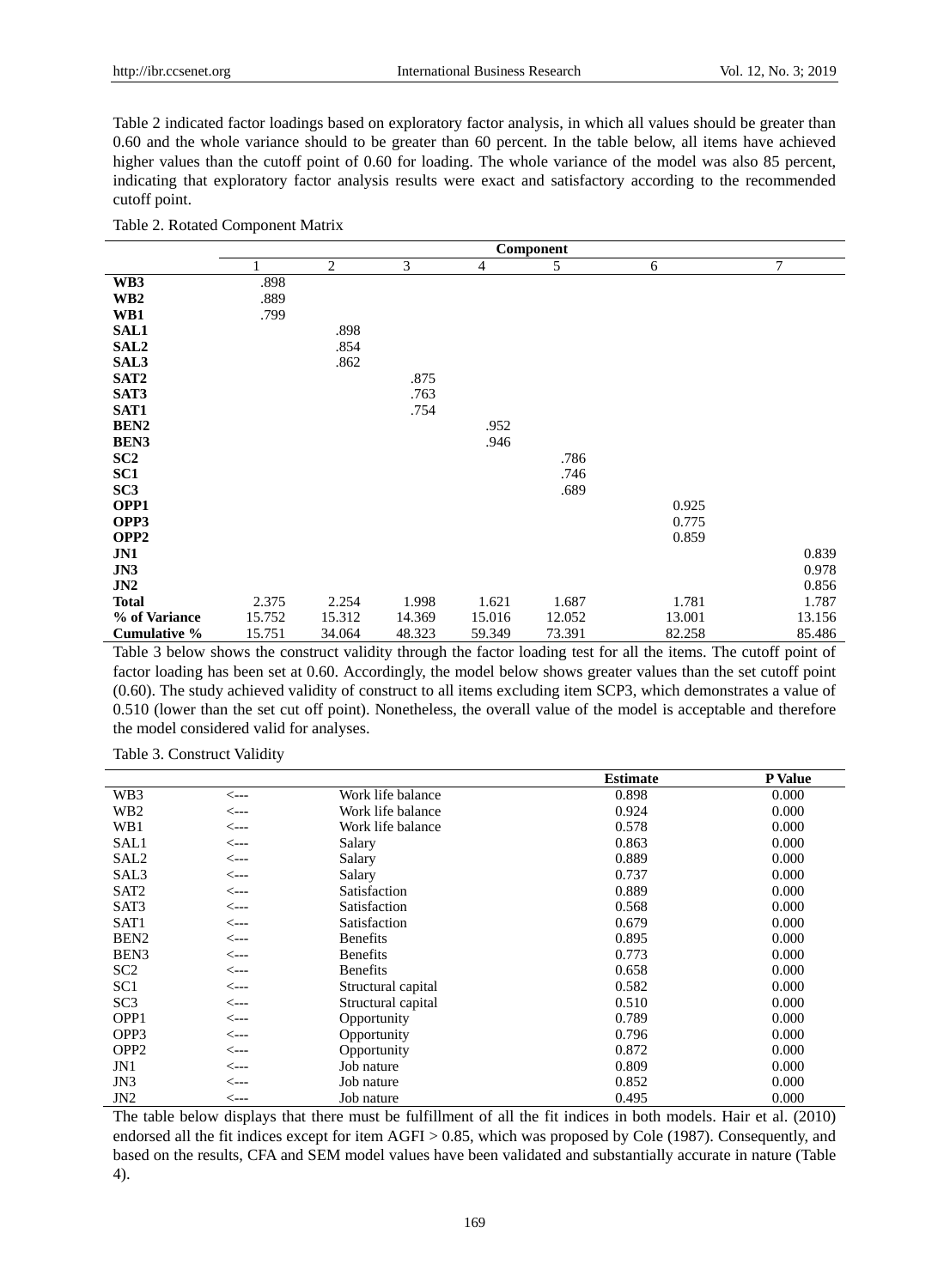|               | <b>Threshold</b> | <b>CFA</b> | <b>SEM</b> |
|---------------|------------------|------------|------------|
| CMIN/DF       | < 3.00           | 2.869      | 1.971      |
| <b>GFI</b>    | > 0.80           | 0.982      | 0.922      |
| <b>AGFI</b>   | > 0.80           | 0.896      | 0.974      |
| <b>CFI</b>    | > 0.90           | 0.944      | 0.944      |
| TLI           | > 0.80           | 0.981      | 0.931      |
| NFI           | > 0.80           | 0.865      | 0.886      |
| <b>RMSEA</b>  | < 0.08           | 0.061      | 0.062      |
| <b>PCLOSE</b> | > 0.10           | 0.179      | 0.155      |

Table 4. Model Fit Indices

Table 5 below presents the results of discriminant validity test; the discriminate validity is the measurement of the interrelation between the items of the variables. Since the constructs of the items were established through theoretical grounds, the test below measures the variance among items to confirm their separate functionality and individuality. According to Hair et al. (2010) all construct variables based on AVE square root indicate that every individual variable construct has higher values than the other constructs.

Table 5. Discriminant Validity

|                 | <b>CR</b> | <b>AVE</b> | Work<br>life<br>balance | <b>Salary</b> | <b>Satisfaction</b> | <b>Benefits</b> | <b>Structural</b><br>capital | Job<br>nature | <b>Opportunities</b> |
|-----------------|-----------|------------|-------------------------|---------------|---------------------|-----------------|------------------------------|---------------|----------------------|
| Work life       | 0.859     | 0.67       | 0.832                   |               |                     |                 |                              |               |                      |
| balance         |           |            |                         |               |                     |                 |                              |               |                      |
| Salary          | 0.812     | 0.625      | 0.057                   | 0.789         |                     |                 |                              |               |                      |
| Satisfaction    | 0.788     | 0.539      | $0.172*$                | $0.254**$     | 0.73                |                 |                              |               |                      |
| <b>Benefits</b> | 0.884     | 0.796      | 0.049                   | $0.336***$    | 0.143               | 0.891           |                              |               |                      |
| Structural      | 0.619     | 0.453      | 0.156                   | $-0.196*$     | $-0.163$            | 0.043           | 0.582                        |               |                      |
| capital         |           |            |                         |               |                     |                 |                              |               |                      |
| Job nature      | 0.579     | 0.687      | 0.014                   | 0.015         | 0.054               | 0.156           | 0.056                        | 0.616         |                      |
| Opportunity     | 0.789     | 0.578      | 0.078                   | 0.065         | 0.145               | 0.045           | 0.074                        | 0.075         | 0.754                |

Path analysis has been presented in table 6 to summarize the impact of compensation management strategies on talent retention with the mediation of structural capital. The results have shown a significant and positive impact of work life balance ( $P = 0.033$ ), satisfaction ( $P = 0.016$ ), and benefits ( $P = 0.001$ ) on opportunity; therefore, accepting H1a, H3a, and H4a. However, the results fail to find a significant impact of salary on the opportunity  $(P = 0.671)$ ; thus, rejecting H2a. In addition, the results have found an insignificant mediation of structural capital on opportunity ( $P = 0.128$ ); therefore, rejecting H5a. Whereas, the results revealed a significant mediation impact on job nature  $(P = 0.002)$ ; therefore, accepting H6a. Similarly, the results have found a significant impact of work life balance, salary, satisfaction, and benefits on the job nature of employees; thus, accepting H7a, H8a, H9a, and H10a.

Table 6. Path Analysis

|                     |      |             | Estimate | S.E.  | <b>T-Stats</b> | P Value |
|---------------------|------|-------------|----------|-------|----------------|---------|
| Work life balance   | <--- | Opportunity | 0.097    | 0.061 | 2.431          | 0.033   |
| Salary              | <--- | Opportunity | 0.050    | 0.098 | 0.464          | 0.671   |
| <b>Satisfaction</b> | <--- | Opportunity | 0.127    | 0.074 | 2.836          | 0.016   |
| <b>Benefits</b>     | <--- | Opportunity | 0.461    | 0.088 | 4.535          | 0.001   |
| Structural capital  | <--- | Opportunity | $-0.145$ | 0.077 | $-1.561$       | 0.128   |
| Structural capital  | <--- | Job nature  | 0.024    | 0.075 | 2.140          | 0.002   |
| Work life balance   | <--- | Job nature  | 0.011    | 0.068 | 1.215          | 0.007   |
| Salary              | <--- | Job nature  | 0.456    | 0.086 | 2.140          | 0.003   |
| Satisfaction        | <--- | Job nature  | 0.564    | 0.094 | 1.158          | 0.035   |
| <b>Benefits</b>     | ⊂--- | Job nature  | 0.452    | 0.065 | 2.179          | 0.013   |

# **5. Discussion**

The results of the study reveal that the compensation management strategy involving structural capital is beneficial for the retention of the commercial banking sector employees in Jordan. These results are supported by the study of Chiekezie et al. (2017) which also employed the same structural capital strategy for the commercial banks in Nigeria. The inclusion of work-life balance as a part of the compensation management improves employee satisfaction and retention as per the study findings. These are corroborated by the study of Deery, M., and Jago, L. (2015) which assessed talent management as well as work-life balance.

Various other studies such as Zahoor et al. (2015) and Kakar et al. (2015) have highlighted the significant impact of work-life balance and employee tenure in a firm. Based on the present study findings, the study has found that the salary has a positive impact on the retention though its negative impact on development opportunities is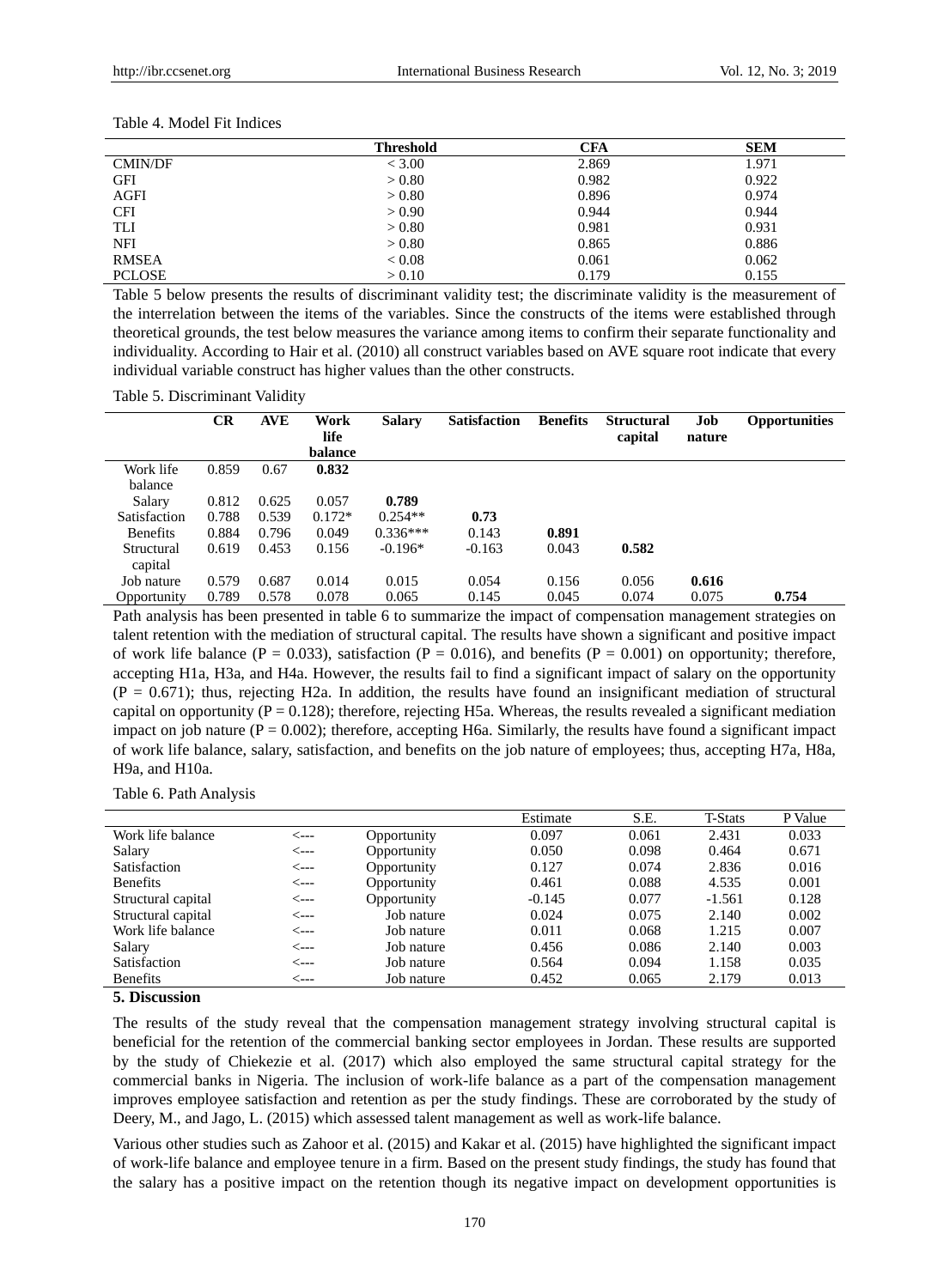reported. Abu Jadayil (2011) has endorsed the study findings by reporting a positive impact of salary on the retention of industrial sector employees in Jordan. Moreover, the present study has also reported an insignificant relationship between salary and job nature consistent with the study findings of Malik et al. (2012).

Firm structure impact has been stated positive, which is in-line with the previous study of Aramburu and S áenz (2011). Hosnavi and Ramezan (2011) on intellectual and firm capital also found similar results indicating improved retention rate of the employees. Further, the use of structural capital has also improved the retention as its integration induces an interaction among the employees. This improved the knowledge of the employee helping in his career progression and increasing retention prospects. The study of Brookes et al. (2007) is found parallel to the present study highlighting that social structure improves the retention of the employees as well as their performance. Also, the study has reported a negative impact of structural capital on the opportunity to grow. These results are found conflicting to the study outcomes of Wang (2011) on Taiwan capital market. Furthermore, the findings also reveal that salary and job nature have a negative relationship in the retention of the employee as endorsed by the study of Malik et al. (2012).

The results of the present study suggest that if employees are provided with training and development opportunities, their association length and level with the firm enhances. This statement is mentioned by the study of Karve and Dias (2016) which indicated the positive outcome of training and development on talent retention. Overall outcomes of the present study suggest that the compensation management of the employees produces a positive outcome on employee retention. These are parallel to Rahim et al. (2011) which stated that developing effective compensation policies allows the firms to attract, satisfy, retain as well as motivate employees, driving their satisfaction and retention level upward. This also helps in the formation of a competitive advantage in assisting the firms in the achievement of its business objectives.

The study also reports certain shortcomings in terms of its generalizability due to its limitation of the business sector and region. Given this, more studies on different regions can be conducted for evaluating the impact of compensation management on the employee retention inducing in the component of structural capital. Also, qualitative design can be adopted for improving the existing knowledge of compensation management and structural capital.

## **6. Conclusion**

The study concludes that the compensation strategies allow the firm to not only retain its employees but also improve the employee satisfaction leading to their retention in the firm. Along with it, the support of the employees through educating and training them may act as a stimulation tool for their retention in the firm. Based on the findings, the study urges the commercial banks in Jordan to endeavor towards realizing effective practices for retaining their best talent. It further suggests attaining equilibrium among the firm objectives and employee individual goals which allows it to combat the employee retention challenges.

During conducting the study, some limitations have been noticed concerning its generalizability. Such as applying, the study findings stand limited to Jordan and to commercial banks. Moreover, the study guides future investigation of the moderating influence of spiritual capital within firms. In addition, the administrators' role can be assessed regarding talent retention.

#### **Acknowledgement**

The author is thankful to everyone who helped directly or indirectly in the preparation of this study. It is worth mentioning that the author has no conflict of interest in any way or shape during the process of conducting the study, it also should be known that this study is not funded by any entity.

#### **References**

- Abu Jadayil, W. M. (2011). Main Factors Causing Workers Turnover in Jordan Industrial Sector. *Jordan Journal of Mechanical & Industrial Engineering*, *5*(2), 161-166.
- Adeoye, A. O., & Fields, Z. (2014). Compensation management and employee job satisfaction: A case of Nigeria. *Journal of Social Sciences*, *41*(3), 345-352. https://doi.org/10.1080/09718923.2014.11893369
- Ahmed, I., Ramzan, M., Mohammad, S. K., & Islam, T. (2011). Relationship between Perceived Fairness in Performance Appraisal and OCB; Mediating Role of Organizational Commitment. *International Journal of Academic Research*, *3*(5), 15-20.
- Aramburu, N., & Sáenz, J. (2011). Structural capital, innovation capability, and size effect: An empirical study. *Journal of Management & Organization*, *17*(3), 307-325. https://doi.org/10.1017/S1833367200001498

Ashar, M., Ghafoor, M., Munir, E., & Hafeez, S. (2013). The impact of perceptions of training on employee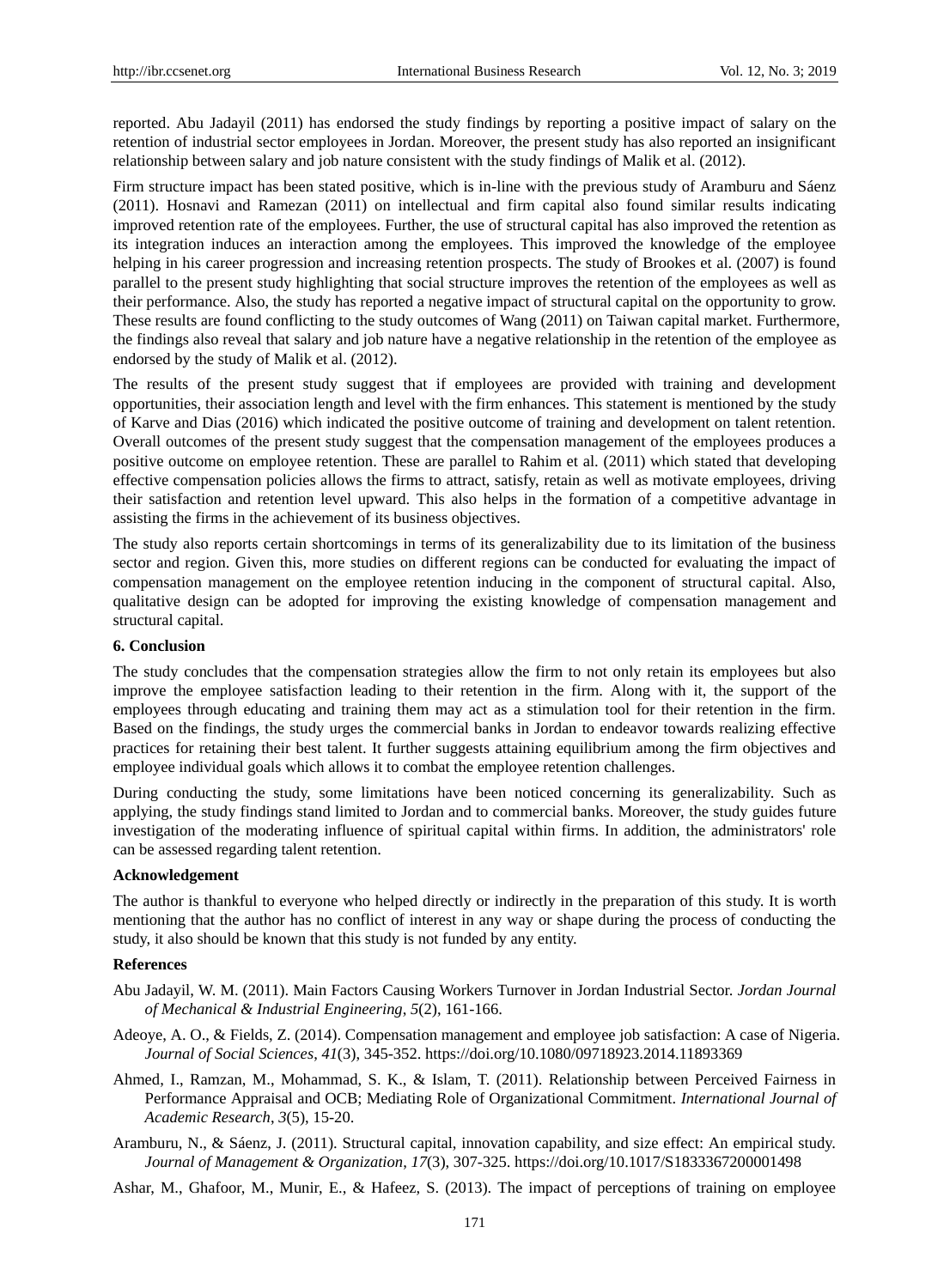commitment and turnover intention: Evidence from Pakistan. *International Journal of Human Resource Studies*, *3*(1), 74-88. https://doi.org/10.5296/ijhrs.v3i1.2924

- Bartlett, C., & Ghoshal, S. (2013). Building competitive advantage through people. *Sloan Management Review, 43*(2).
- Brookes, N. J., Morton, S. C., Grossman, S., Joesbury, P., & Varnes, D. (2007). Analyzing social capital to improve product development team performance: Action-research investigations in the aerospace industry with TRW and GKN. *IEEE Transactions on Engineering Management*, *54*(4), 814-830. <https://doi.org/10.1109/TEM.2007.906859>
- Chiekezie, O. M., Emejulu, G., & Nwanneka, A. (2017). Compensation Management and Employee Retention of Selected Commercial Banks in Anambra State, Nigeria. *Archives of Business Research*, *5*(3), 114-127. https://doi.org/10.14738/abr.53.2758
- Cole, D. A. (1987). Utility of confirmatory factor analysis in test validation research. *Journal of Consulting and Clinical Psychology, 55*(4), 584-594. https://doi.org/10.1037/0022-006X.55.4.584
- Deery, M., & Jago, L. (2015). Revisiting talent management, work-life balance, and retention strategies. *International Journal of Contemporary Hospitality Management*, *27*(3), 453-472. https://doi.org/10.1108/IJCHM-12-2013-0538
- Gogan, L. M., Duran, D. C., & Draghici, A. (2015). Structural capital-A proposed measurement model. *Procedia Economics and Finance*, *23,* 1139-1146. https://doi.org/10.1016/S2212-5671(15)00503-1
- Gratton, L., & Erickson, T. J. (2007). Eight ways to build collaborative teams. *Harvard Business Review*, *85*(11), 101-109.
- Guan, Y., Zhou, W., Ye, L., Jiang, P., & Zhou, Y. (2015). Perceived organizational career management and career adaptability as predictors of success and turnover intention among Chinese employees. *Journal of Vocational Behavior*, *88,* 230-237. https://doi.org/10.1016/j.jvb.2015.04.002
- Haider, M., Rasli, A., Akhtar, C. S., Yusoff, R. B. M., Malik, O. M., Aamir, A., ... & Tariq, F. (2015). The impact of human resource practices on employee retention in the telecom sector. *International Journal of Economics and Financial Issues, 5*(1S), 63-69.
- Hair, J. F., Black, W. C., Babin, B. J., Andersom, R. E., & Tatham, R. L. (2010). Multivariate Data Analysis. Pearson Prentice Hall: New Jersey.
- Hosnavi, R., & Ramezan, M. (2011). Intellectual capital and organizational organic structure: how are these concepts related? *Trends in Applied Sciences Research*, *6*(3), 256-268. https://doi.org/10.3923/tasr.2011.256.268
- Ismail, M. (2005). The influence of intellectual capital on the performance of Telekom Malaysia (Doctoral dissertation, Universiti Teknologi Malaysia).
- Kakar, P., Raziq, A., & Khan, F. (2017). Impact of Human Resource Management Practices on Employee Retention: A Case of Banking Sector in Quetta Baluchistan. *Journal of Management Info*, *4*(3), 5-11. <https://doi.org/10.31580/jmi.v5i1.24>
- Karve, S., & Dias, S. (2016). HRM practices and retention of employees in hotel industry in South Mumbai. *International Journal of Multidisciplinary Approach and Studies, 3*(3), 13-19.
- Lim, E. Z., Phang, Z. B., Foong, M. L., S'ng, J. H. M., & Tiong, X. Y. (2015). Talent retention: A study in Malaysia manufacturing industry (Doctoral dissertation, UTAR).
- Loan‐Clarke, J., Arnold, J., Coombs, C., Hartley, R., & Bosley, S. (2010). Retention, turnover, and return–a longitudinal study of allied health professionals in Britain. *Human Resource Management Journal*, *20*(4), 391-406. https://doi.org/10.1111/j.1748-8583.2010.00140.x
- Lowers & Associates (2018).The State of Employee Turnover and Retention in the Workplace. The Risk Management Blog. Accessible at: http://blog.lowersrisk.com/employee-turnover-and-retention/
- Mabaso, C. M., & Dlamini, B. I. (2017). Impact of Compensation and Benefits on Job Satisfaction. *Research Journal of Business Management, 11*(2), 80-90. https://doi.org/10.3923/rjbm.2017.80.90
- Malik, M. E., Danish, R. Q., & Munir, Y. (2012). The impact of pay and promotion on job satisfaction: Evidence from higher education institutes of Pakistan. *American Journal of Economics*, *10*(5), 6-9. https://doi.org/10.5923/j.economics.20120001.02